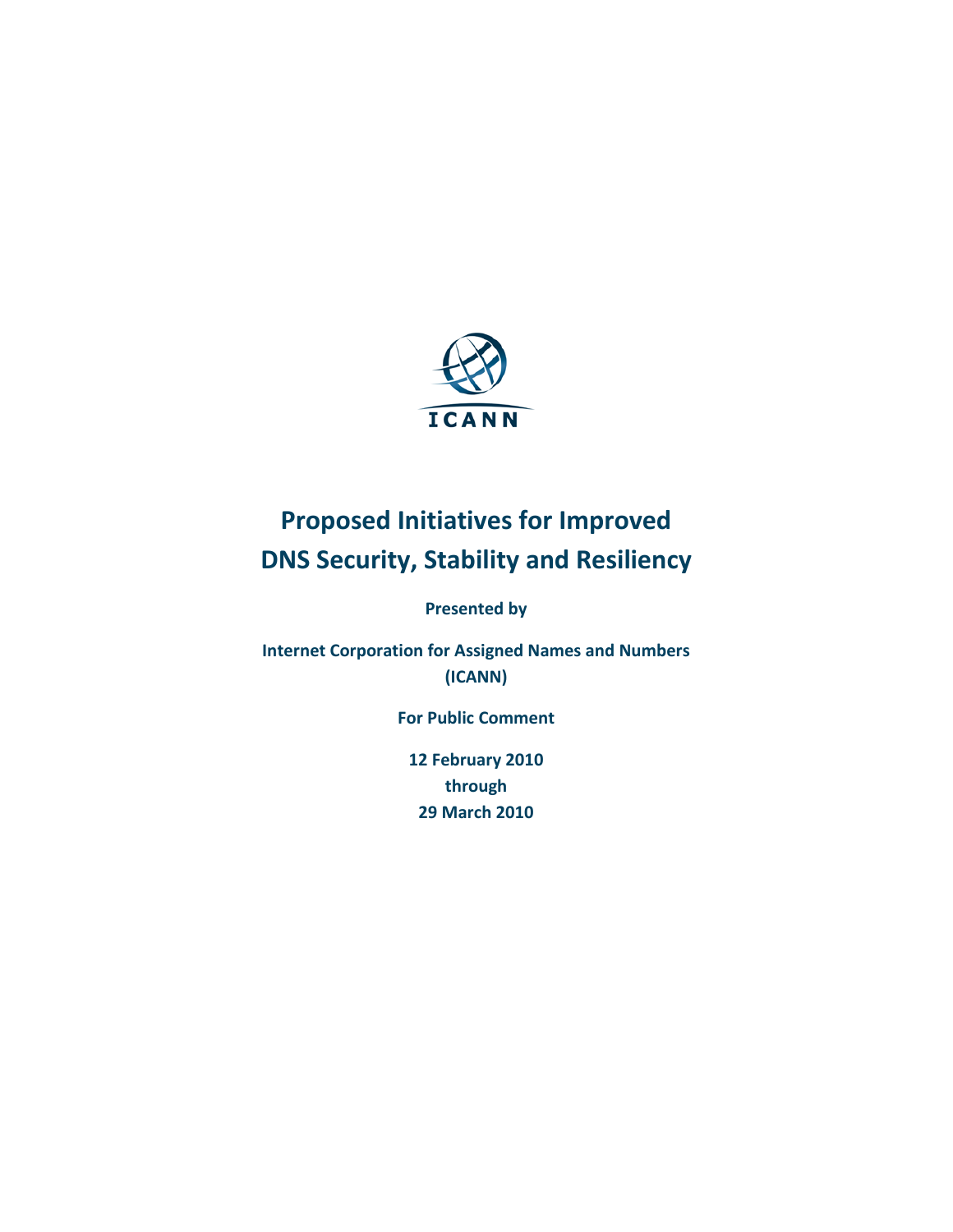

## **1. Overview**

This paper presents the rationale, key features and projected costs of two strategic initiatives related to the security, stability and resiliency of the Domain Name System (DNS) that ICANN believes are necessary to fulfill its obligations under its bylaws, the 2009 Affirmation of Commitments and the 2010–2013 ICANN Strategic Plan. This paper provides a basis for a multistakeholder discussion of these proposed initiatives, ICANN's responsibilities in establishing proposed capabilities and how the community might proceed in organizing efforts to support such initiatives. High-level staffing and resource implications are identified, but funding alternatives for these initiatives are not analyzed.

**Note:** These initiatives are proposed as efforts beyond those identified in the FY11 ICANN Operational Plan and Budget framework posted for discussion at the Nairobi meeting.

# **2. Assumptions**

- 2.1 The Domain Name System has become a fundamental, underlying service powering the Internet. The DNS enables name resolution for users of the Web and also underpins email, text messaging, Internet-enabled voice and other key Internet services and protocols. At the same time, the DNS exists in an environment of increasing threats and risks. The technical operations of the system are exposed to a range of attacks such as Distributed Denial of Service (DDoS) attacks against authoritative name servers and resolvers at levels up to and including the root name servers; cache poisoning attacks that impact the integrity of DNS resolution as described by security researcher Dan Kaminsky; and other methods including social engineering that allow malicious attacks to misdirect and misuse DNS services. Additionally miscreants and criminals exploit user dependence on the DNS and use the system in various ways to conduct a wide range of malicious activities.
- 2.2 Currently, the community of operators that provides DNS services actively collaborates with vendors, security researchers, law enforcement and response teams to react to emerging threats in a largely ad-hoc fashion. Initiatives exist within the DNS community to improve information sharing, to identify malicious activity and to enhance collaboration related to DDoS and other system-wide attacks. These collaborative efforts generally involve efforts of DNS and security community members coming together voluntarily to address emerging situations. Several calls to action on addressing and mitigating systemic DNS risks have been made in that past year.<sup>[1](#page-1-0)</sup> The frequency and serious nature of these calls to action expose a growing need for system-wide risk assessment, contingency planning and standing response capabilities.

<span id="page-1-0"></span><sup>1&</sup>lt;br><sup>1</sup> See [http://www.enisa.europa.eu/media/press-releases/improving-resilience-3-tips,](http://www.enisa.europa.eu/media/press-releases/improving-resilience-3-tips) and [http://www.enisa.europa.eu/media/press-releases/guide-to-mitigate-vulnerabilities-threats-cyber-attacks,](http://www.enisa.europa.eu/media/press-releases/guide-to-mitigate-vulnerabilities-threats-cyber-attacks) and [http://www.it-scc.org/documents/itscc/IT-SCC\\_ITSRA\\_Release\\_08\\_21\\_09\\_clean\\_final2.pdf.](http://www.it-scc.org/documents/itscc/IT-SCC_ITSRA_Release_08_21_09_clean_final2.pdf)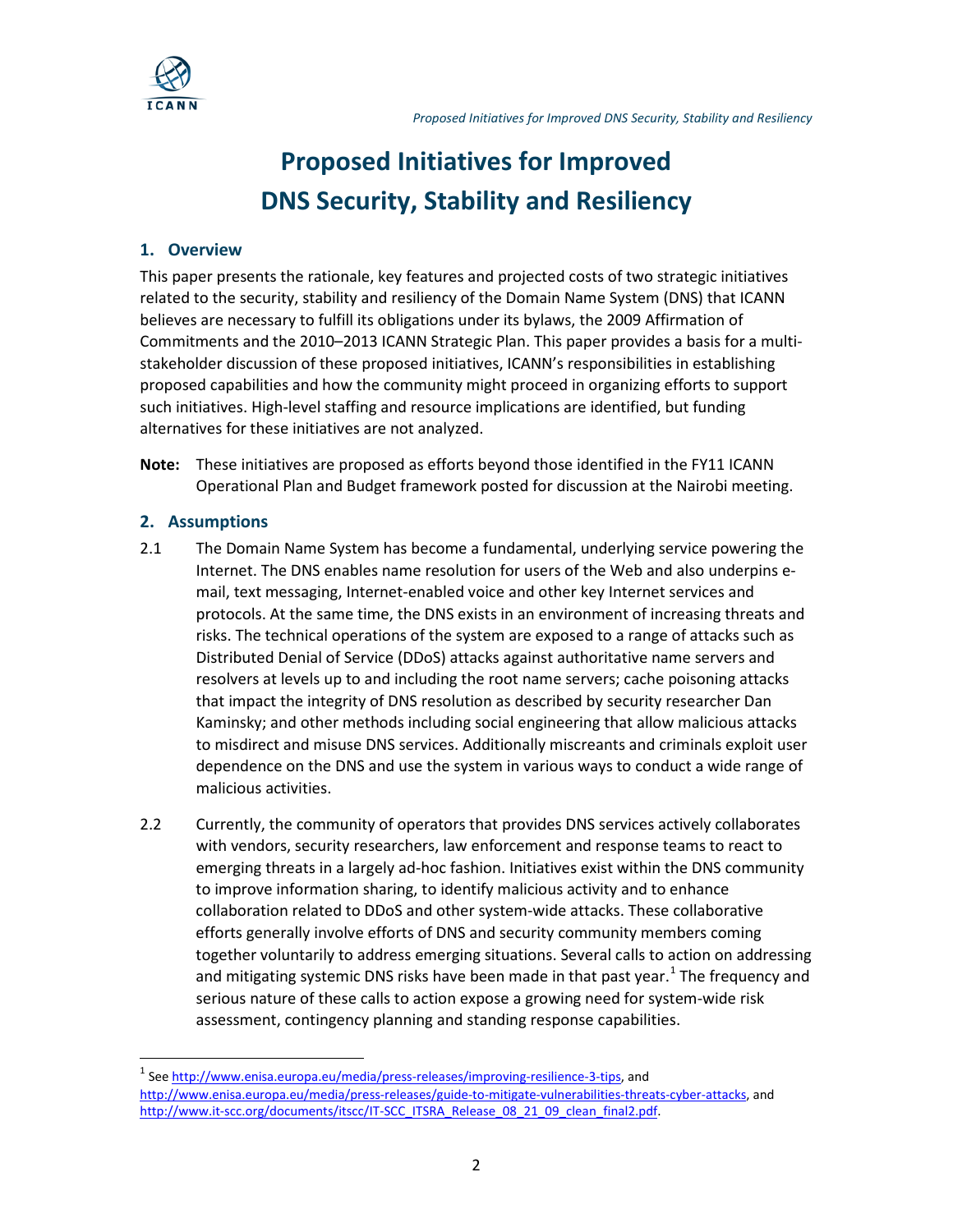

- 2.3 The current efforts to address the range of threats and risks to the DNS are not systemically focused. At an operational level, well-resourced, security savvy operators within the DNS have developed strong mechanisms for understanding threats and taking action to mitigate risks to themselves and their customers. However, collaboration in the this area does not generally extend to less capable and less well funded DNS operators and other stakeholders who are not aware of threats and risks and who lack capabilities to adequately respond when such threats to security, stability and resiliency are realized. Moreover, existing efforts have demonstrated that sustained focus on monitoring, responding, and remediation is needed to contend with threats that are not amenable to easily localized technical fixes. At a higher level, the DNS lacks system-wide focal points for accountability related to key capabilities in risk assessment, contingency planning and exercises, and dedicated, sustained response. Such activities must look holistically at the DNS and respond to the needs of the individual components and operators.
- 2.4 Fundamentally, these types of capabilities cannot rely wholly on the efforts of volunteers acting without dedicated organizational support, refined operational approaches and long-term resource commitments. Efforts to ensure the stability and resiliency of the DNS must attain levels of effectiveness and accountability in line with other critical aspects of communications infrastructure requiring similar levels of investment in full-time staff and support.

# **3. ICANN Role and Responsibilities**

- 3.1 The DNS must operate in a secure, stable, resilient fashion. ICANN has numerous commitments that require it to undertake efforts to achieve this objective. Article I of the ICANN bylaws states, "The mission of ICANN is to coordinate, at the overall level, the global Internet's systems of unique identifiers, and in particular to ensure the stable and secure operation of the Internet's unique identifier systems." The 2009 Affirmation of Commitments [\(http://icann.org/en/announcements/announcement-30sep09-en.htm\)](http://icann.org/en/announcements/announcement-30sep09-en.htm) asserts that the DNS serves as a critical function within the Internet environment and therefore risks related to operation must be appropriately managed. ICANN has committed to "preserve the security, stability and resiliency of the DNS." The Affirmation additionally calls for ICANN to identify current and future threats and to conduct appropriate contingency planning.
- 3.2 The implication of these commitments for ICANN is clear. The Affirmation of Commitments requires that ICANN undertake collaborative efforts to identify and mitigate risks to security and resiliency throughout a distributed DNS system, which includes a broad range of stakeholders who operate and use DNS services.<sup>[2](#page-2-0)</sup> Due to the nature of the DNS, reliable, resilient operations of the root server system and the toplevel domains must be a first-tier ICANN priority. The growth of the DNS through the

<span id="page-2-0"></span> $^2$  As ICANN plans to address its role in managing the risks to the security, stability and resiliency of the DNS, it does not address issues related to national security competition between states in the realm of cyber war or espionage or address control of content hosted on the Internet as addressed in the ICANN Plan for Enhancing Internet Security, Stability and Resiliency. See [http://www.icann.org/en/topics/ssr/ssr-draft-plan-16may09-en.pdf.](http://www.icann.org/en/topics/ssr/ssr-draft-plan-16may09-en.pdf)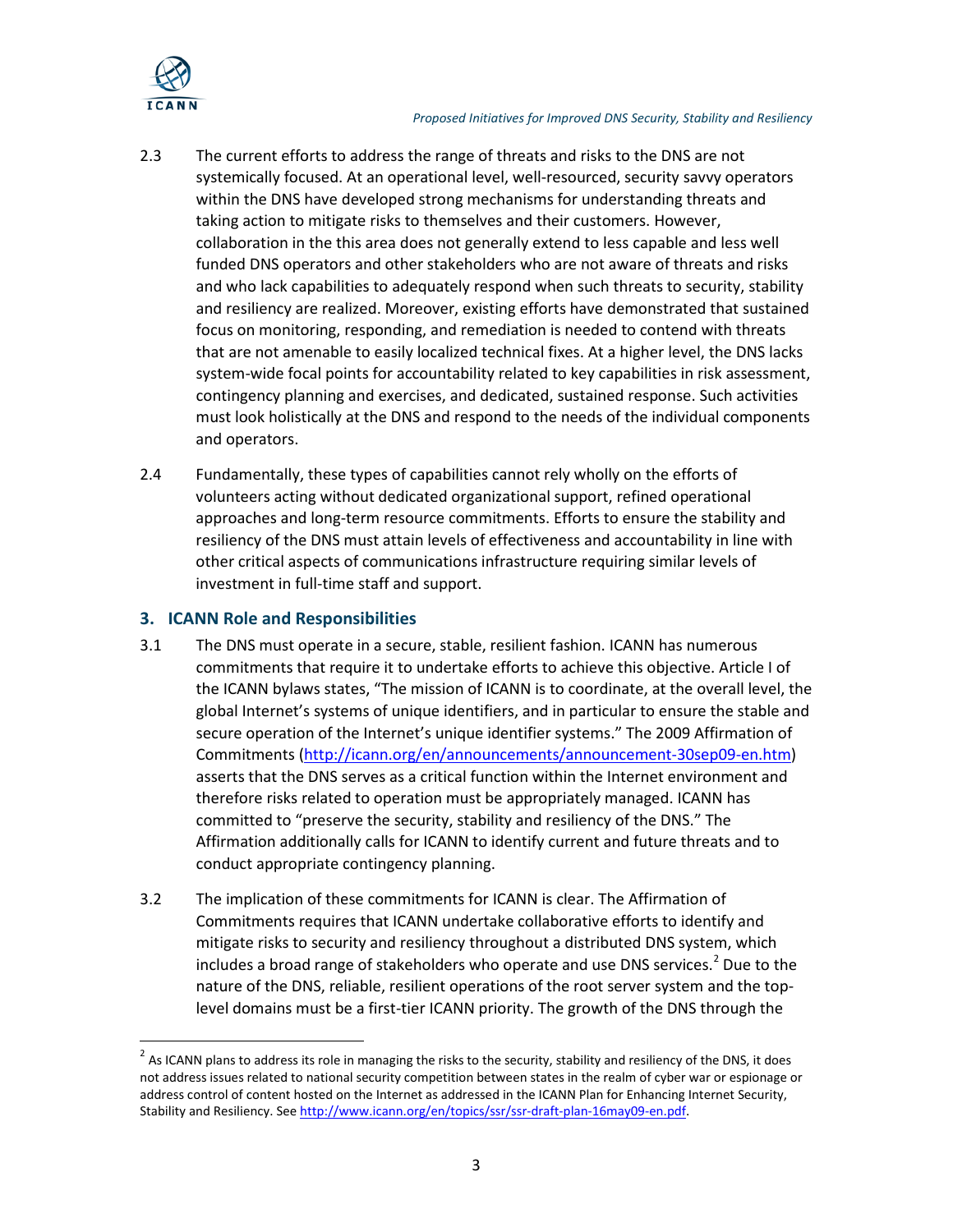

natural increase in use, and the introduction of new technologies and proposals to establish new TLDs (including those using Internationalized Domain Names) further require that ICANN understand and seek to reduce the risks to the system. It is important to note that ICANN has sought to improve the security, stability and resiliency of the DNS since its inception. The ICANN *Plan for Enhancing Internet Security, Stability and Resiliency* [\(http://www.icann.org/en/announcements/announcement-2-21may09](http://www.icann.org/en/announcements/announcement-2-21may09-en.htm) [en.htm\)](http://www.icann.org/en/announcements/announcement-2-21may09-en.htm) addresses the broad range of existing programs and activities. The initiatives outlined in this paper address further efforts ICANN must undertake to meet these commitments.

- 3.3 The imperatives to improve systemic understanding and mitigation of DNS risk and to address its commitments will require that ICANN collaborate with the DNS community to initiate further work that builds on both past efforts and current collaboration. To that end, the 2010–2013 ICANN Strategic Plan makes improving the stability, security and resiliency of the DNS one of ICANN's four areas of focus during this period. The Strategic Plan specifically addresses the requirement for ICANN to establish an approach for a Domain Name System-Computer Emergency Response Team (DNS-CERT) as well as for contingency planning and exercising for the DNS. ICANN seeks to move forward to ensure establishment of system-wide approaches to assess risk, to plan and exercise contingencies against potential threats and to orchestrate collaborative incident response capabilities to improve the overall security, stability and resiliency of the DNS system. ICANN also plans to initiate efforts to improve system-wide metrics so that the DNS community can obtain a clearer understanding of the security, stability and resiliency of the DNS, anticipate challenges and respond effectively.
- 3.4 The prospective utility and operational success of the initiatives outlined below will require community support and engagement. Community review, feedback and planning related to implementing these initiatives will be integrated into ICANN's operational planning and budgeting processes.

# **4. Risks to the Operation of the DNS**

4.1 As we begin 2010, the Internet ecosystem remains vibrant. Increasingly, the activity on the Internet reflects the full range of human motivations and conduct. In part, such activity reflects the open nature of the Internet that has made it successful, enabled innovation at its edge, and allowed for communication, creativity and commerce in a global commons. The ecosystem is also threatened by growing levels of malicious activity conducted by a variety of actors, with strong indications that involvement by criminal organizations is growing rapidly. The threat landscape includes fraud, extortion, and other illicit online activity, which undermine user confidence in Internet-based services, and Denial-of-Service (DoS) attacks and other disruptive activities that destabilize the Internet's infrastructure. In particular, the ability of malicious actors to conduct attacks against the functioning of the DNS itself and the ease and frequency by which these actors use both name resolution and registration services to enable a range of malicious or criminal activities presents growing risks to the proper functioning of the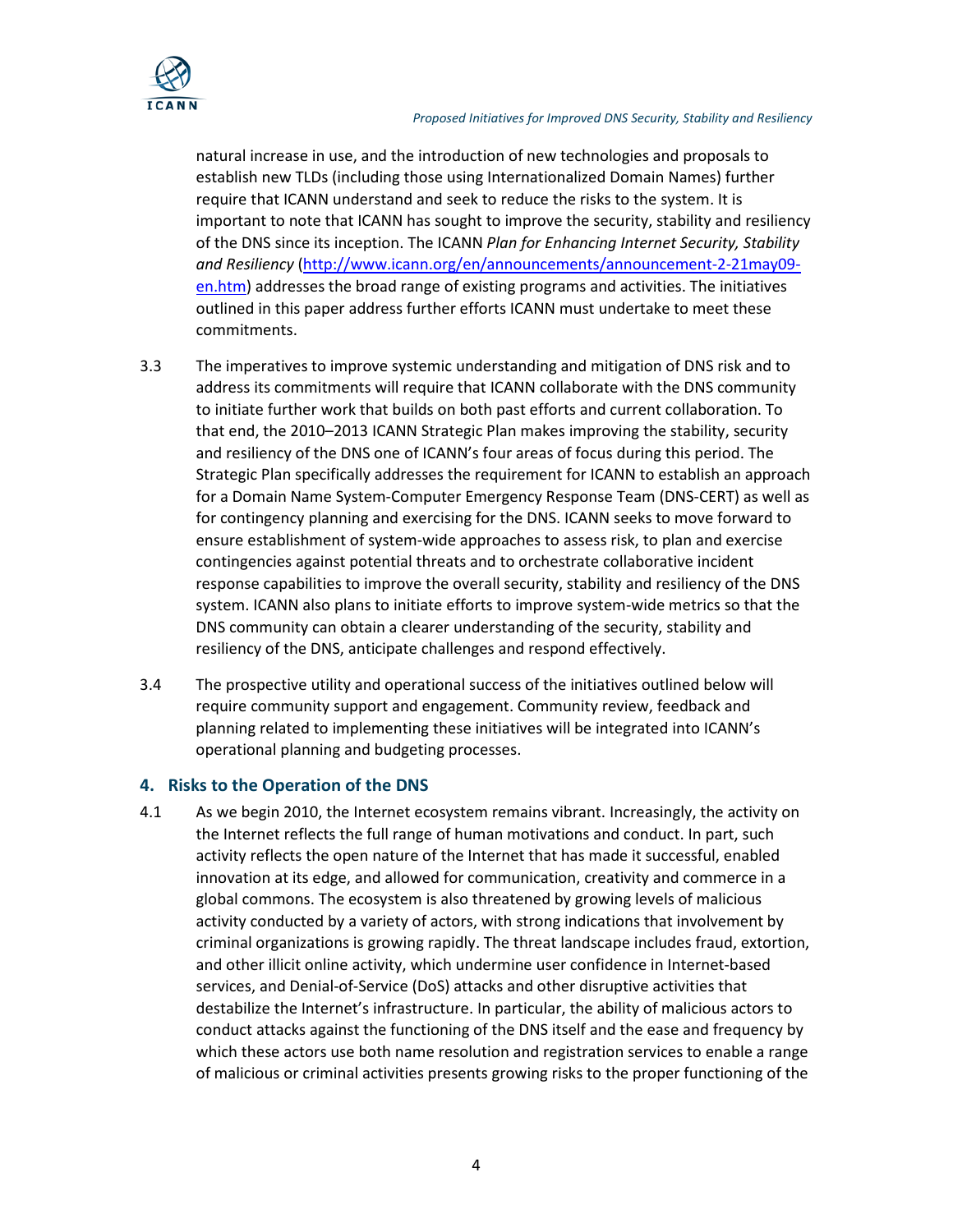

Internet and calls into question the integrity and reliability of the Internet as a global communications platform.

4.2 Three major categories of security, stability and resiliency risks exist: malicious activities (attacks against the DNS or attacks that exploit the name resolution or registration systems), technical risks to the stability of the DNS, and organizational risks related to the DNS.

## **4.2.1 Malicious Activity Risks**

- 4.2.1.1 At the core, the primary risk of concern to ICANN is the availability of the DNS to resolve names and facilitate a wide variety of transactions across the Internet. A major threat to availability can come in the form of DoS attacks against those operating DNS services at various levels of the systems. The impact of DoS attacks depends on both the types of services targeted as well as the sophistication and traffic volume of the attack. Over the past decade, the operations of root servers as well as top-level domains (TLDs) have been directly attacked. Four instances stand out: (1) on October 21st 2002the first documented case of a coordinated attack against the thirteen DNS root servers took place [\(http://d.root-servers.org/october21.txt\)](http://d.root-servers.org/october21.txt); (2) in February of 2006 attacks took place against name servers operated by a key TLD name service provider [\(http://www.icann.org/en/committees/security/dns-ddos-advisory-31mar06.pdf\)](http://www.icann.org/en/committees/security/dns-ddos-advisory-31mar06.pdf); (3) in February of 2007 an attack took place against six of the thirteen DNS root servers [\(http://www.icann.org/en/announcements/factsheet-dns-attack-08mar07.pdf\)](http://www.icann.org/en/announcements/factsheet-dns-attack-08mar07.pdf); and (4) more recently, in December 2009, DoS attacks against DNS providers were in the news again when an attack against NeuStar's UltraDNS service affected many e-commerce sites [\(http://www.cnn.com/2009/TECH/12/24/cnet.ddos.attack/index.html\)](http://www.cnn.com/2009/TECH/12/24/cnet.ddos.attack/index.html). This history of attacks demonstrates the ongoing increase in resources available to those conducting attacks as well as the sophistication of the perpetrators.
- 4.2.1.2 Significant efforts to mitigate these risks are ongoing in terms of providing provisioning bandwidth to deal with DDoS and the establishment and deployment of technologies and methodologies, such as anycasting, whereby data is routed to the best or nearest destination. As an example of deployment of anycast solutions the DNS root server system has grown from a presence in thirteen locations (systems) to a presence in over two hundred locations (see detail a[t http://www.root-servers-org\)](http://www.root-servers-org/). There are also growing levels of planning and collaboration among DNS operators, with the establishment of organizations like the DNS Operation Analysis and Research Center(DNS-OARC) [\(http://www.dns-oarc.org\)](http://www.dns-oarc.org/), the Registry Internet Safety Group (RISG) [\(http://registrysafety.org/website/\)](http://registrysafety.org/website/) and efforts to understand the risks associated with the DNS such as the Global DNS Security, Stability and Resiliency Symposium [\(http://www.gtisc.gatech.edu/pdf/DNS\\_SSR\\_Symposium\\_Summary\\_Report.pdf\)](http://www.gtisc.gatech.edu/pdf/DNS_SSR_Symposium_Summary_Report.pdf). However, the threats are also increasing as ever-larger botnets under the control of criminal and other malicious actors pose the risk of very significant attacks in terms of both sophistication and scale. Planning for such disruptions must also address the possibility that DNS services are disrupted as a result of malicious attacks against systems that the DNS relies upon ranging from electric power to Internet routing.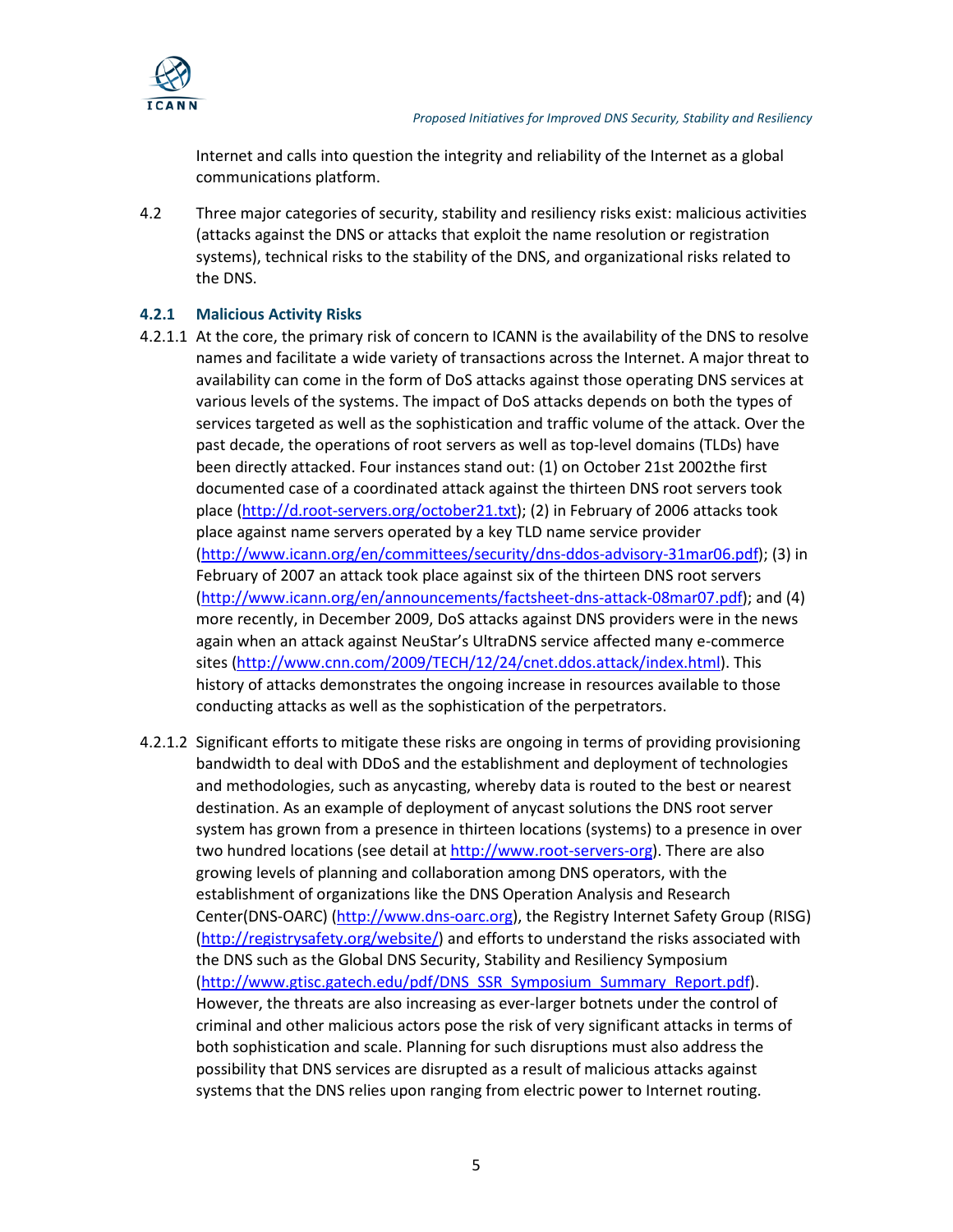

- 4.2.1.3 The open and distributed nature of the operation of the DNS, coupled with the broadly distributed administration of name servers and resolvers, exposes users to a number of additional risks. The DNS protocol (without use of security extensions) is vulnerable to attacks that employ *misdirection* of queries. Specifically, the attack returns false information in response to a DNS query (*poisoning* or *pharming*) or information that is different from what a domain name authority intended (redirection, or response modification). Such attacks deceive DNS users in a wide variety of ways: directing users to web sites with fraudulent content or malicious code, making e-mails appear to come from spoofed sources, and so on. Techniques for executing attacks that would allow systematic poisoning of DNS caches and hence misdirection of Internet traffic present the opportunity for malicious activity that may pose risks to the integrity of the DNS as a whole.
- 4.2.1.4 Domain name registration services provide another attack vector for miscreants. Attackers will exploit technical (web site vulnerabilities) or operational weaknesses of a registrar or domain name registrant (staff who can be socially engineered) to gain unauthorized control of a domain name registration account (for detail, see SAC040 [http://www.icann.org/en/committees/security/sac040.pdf\)](http://www.icann.org/en/committees/security/sac040.pdf). Once in control of the hijacked registration account, the attacker alters the DNS configuration of, potentially, all the domains in a hijacked account to point to a name server controlled by the attacker, giving the attacker control over name resolution for the compromised domain's web, email, and other Internet applications. Such domain name or account hijacking attacks are used to deface web sites, disrupt email or other services offered by the registrant, or to capture sensitive or personal information.
- 4.2.1.5 While the DNS is intended to serve Internet users, it is regrettably also exploited by miscreants to facilitate a wide range of criminal conduct and abuse. This unintended consequence is best exemplified by the manner in which the DNS is exploited to facilitate a malicious activity commonly referred to as *phishing*. Phishers register domain names specifically to support attacks launched from networks of compromised or *botted* computers, called *botnets*. The attacker often uses some of these malicious domain names to operate a *crime DNS*, a collection of DNS resolvers that are specifically programmed and deployed to resolve DNS queries issued by phishing victims. Other malicious domain names are used to host impersonation web sites. Responses to a victim's DNS query for a seemingly legitimate domain name of a financial institution, e-business, charity, government agency, or similar entity instead direct these unwitting users to a deception or impersonation web site. The victim innocently interacts with this deception site as he would normally do with the legitimate sites of financial institutions, e-business, charities, or government agencies. These malicious sites, however, are designed to steal identities, bank account and credit card information, sell illegal or bogus products to the victim, defraud a charity, and more.  $3$

<span id="page-5-0"></span><sup>&</sup>lt;sup>3</sup> US Dept. of Homeland Security, Information Technology Government Coordinating Council. 2009. Information Technology Sector Baseline Risk Assessment. Washington, DC: Government Printing Office, pp 32–33.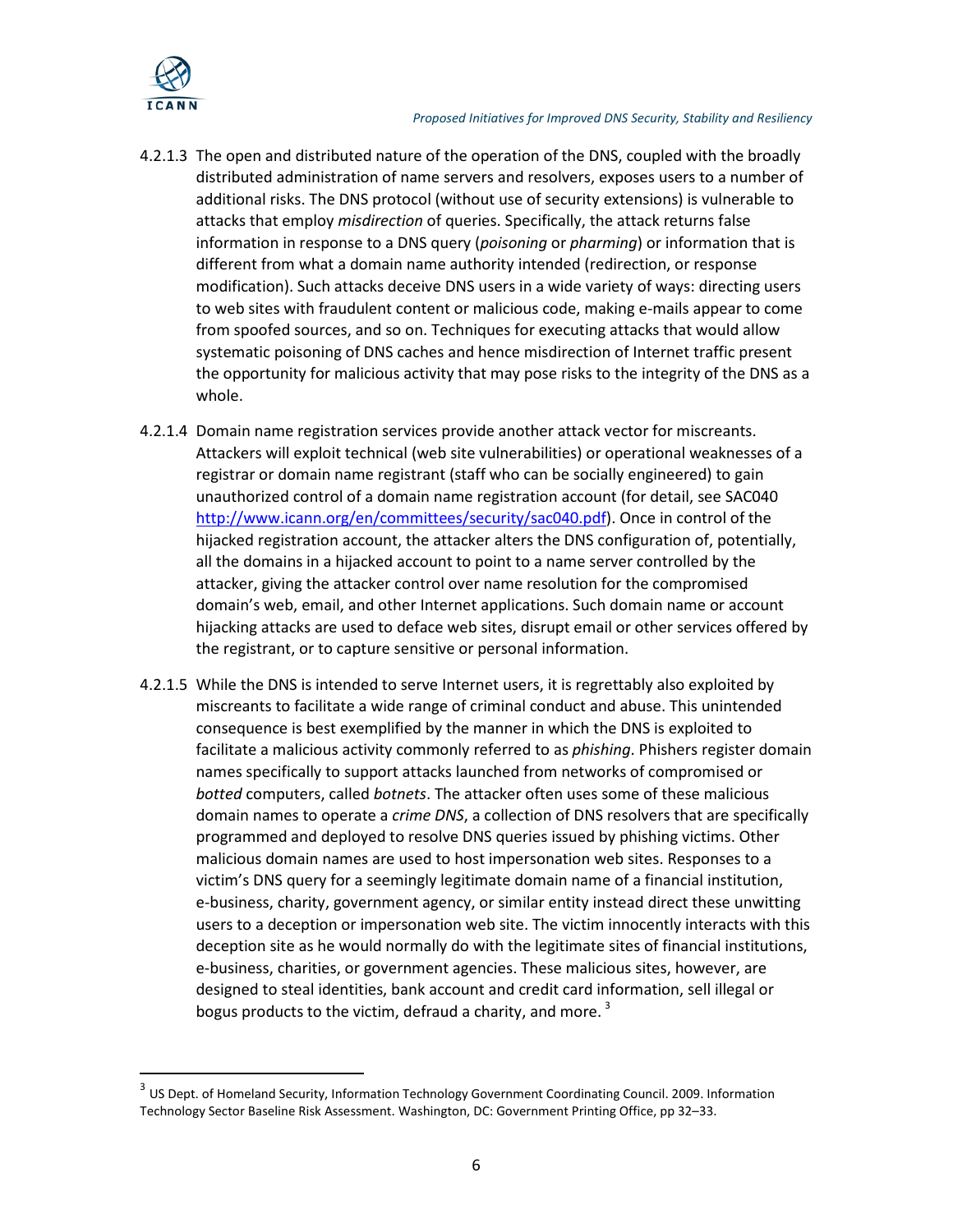

4.2.1.6 Increasingly, the DNS is also playing a prominent role in enabling *botnets for hire*, attack networks that are offered for service in a thriving underground economy. Botnets composed of hundreds of thousands or even millions of compromised computers (bots) are remotely controlled to perform many types of malicious attacks (for example, DDoS) or support criminal activities (human trafficking, distribution of illegal pharmaceuticals, spam, and the like). To control the bots efficiently and with considerable resiliency against countermeasures by security practitioners and law enforcement agents, the attackers program the bots to use the DNS to identify the address of the command-andcontrol or *rendezvous points* that issue commands to the bots. Recently, certain malware such as variants of the Conficker malware have used approaches that seek to rely on sets of predetermined domain names as a key aspect of controlling the bots.

#### **4.2.2 Technical Risks**

- 4.2.2.1 The operation or integrity of the DNS can be adversely affected should widespread use of questionable operational practices result in a disruption of service, or should a technical change result in an unanticipated vulnerability that miscreants or criminals exploit to facilitate malicious activities. Instances of the latter kind of problem and the largely reactive manner in which such problems are currently addressed occurred in 2008. Security expert Daniel Kaminsky discovered a serious vulnerability in the DNS protocol, and subsequently publicly demonstrated that a practice called DNS response modification could be exploited by attackers to hijack web sites of major corporations using web hosting services entirely out of the administrative reach of those organizations. ICANN's Security and Stability Advisory Committee (SSAC) later published an advisory warning of the potential threat DNS response modification posed to the community [\(http://www.icann.org/en/committees/security/ sac032.pdf\)](http://www.icann.org/en/committees/security/%20sac032.pdf). Ad hoc systems were put in place so that DNS operators and users could test their systems for the vulnerability and take preventive or remedial measures. The ICANN community has begun and continues several initiatives that may contribute to a more coordinated disclosure of and more organized response to DNS-related threats of these sorts. This includes ICANN working with partners to conduct annual symposia to bring experts together to study the threat landscape, collectively assess risk and make recommendations regarding how to address the risk. The first symposium was conducted in February 2009 in conjunction with Georgia Tech Information Security Center (GTISC).
- 4.2.2.2 The operation of the DNS can also be adversely affected should technical changes to the DNS alter the system's behavior or result in traffic loads that require substantial changes in current or planned capacity. To reduce the potential for the adoption of operational practices that can disrupt the security and stability of the DNS at the TLD level, in 2009 the ICANN Board implemented steps to prohibit the use of redirection based on the risks this practice poses to the stability of the DNS as identified by the Security and Stability Advisory Committee (SAC041

[http://www.icann.org/en/committees/security/sac041.pdf\)](http://www.icann.org/en/committees/security/sac041.pdf). In 2010, the DNS community will continue a comprehensive review of the potential impacts that might result from a series of proposed changes to the root level of the DNS: the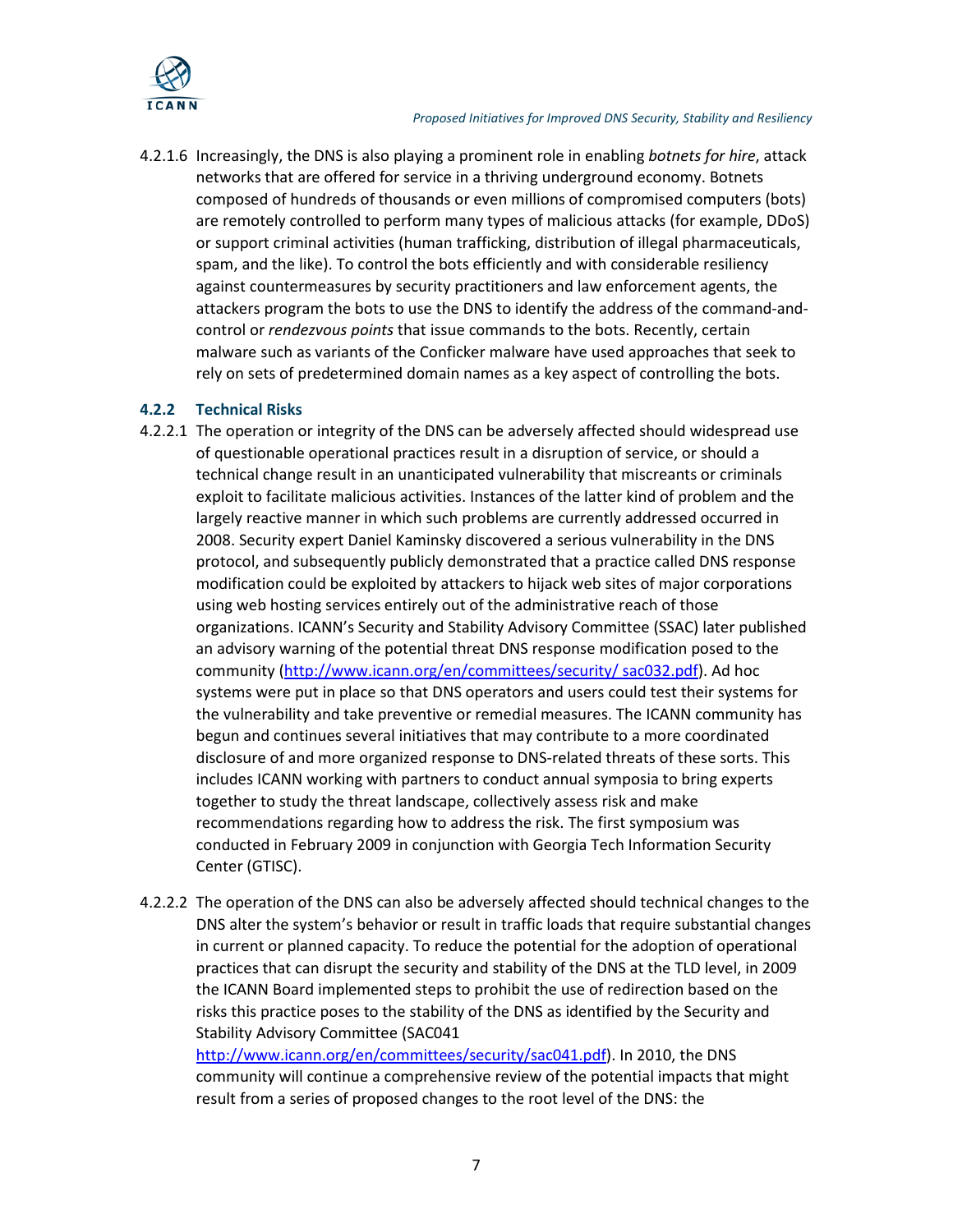

implementation of DNS Security Extensions (DNSSEC), the implementation of IPv6 and the need for IPv6 glue records to be added to the root zone file, fast track introduction to enable the use of Internationalized Domain Name (IDN) labels at the DNS top level, and the introduction of new TLDs.

### **4.2.3 Organizational Failures**

4.2.3.1 The potential failure of organizations that perform key roles in DNS operation to function effectively also constitutes a significant risk category. At the core of the DNS, the ability of ICANN, root server operators, TLD registries and registrars to provide services without interruption is essential to overall DNS security and stability. Each of these entities is individually responsible for its own financial viability, business continuity and risk management, but at the system level provision must be made for contingencies when an organization can no longer perform its function, as appropriate, and how services will be restored, perpetuated or reconstituted to ensure continued effective DNS operations and to protect registrants.

#### **4.2.4. Measuring Risk and Security, Stability and Resiliency**

- 4.2.4.1 Currently, there is little consensus on the right measures and acceptable performance levels for the system as a whole related to risk and security, stability and resiliency. Individual operators and independent researchers have measured various aspects of the DNS, but to date little progress has been made in defining and implementing standard, system-wide metrics or acceptable service levels. Efforts to improve risk management related to DNS security, stability and resiliency must be guided by an improved ability to measure these characteristics and assess the utility of programs and resource investments.
- 4.2.4.2 A key enabler of improving this situation will be to ensure that composite parts of DNS operations are correctly instrumented and measured. The 2009 Root Server Study Team (RSST) report on scaling the root [\(http://www.icann.org/en/committees/dns-root/root](http://www.icann.org/en/committees/dns-root/root-scaling-study-report-31aug09-en.pdf)[scaling-study-report-31aug09-en.pdf\)](http://www.icann.org/en/committees/dns-root/root-scaling-study-report-31aug09-en.pdf) calls for the "establishment of effective mechanisms for detecting and mitigating risks as they become visible" related to the root server system. The establishment of metrics and instrumentation does pose some interesting challenges. Specifically the distributed nature of the DNS calls for a cooperative measurement model, requiring participation by multiple players and organizations. The topic of Internet Early Warning Systems is being studied in various for a, including the European Network and Information Security Agency (ENISA), which is holding its first workshop on Internet Early Warning and Network Intelligence in March of 2010 [\(http://www.enisa.europa.eu/events/ee/ EWNI2010\)](http://www.enisa.europa.eu/events/ee/%20EWNI2010). ICANN, in conjunction with Kyoto University, held the second global symposium on DNS Security, Stability and Resiliency in February of 2010, with a specific focus on measurement. ICANN plans to encourage and to participate in activities that will improve the state of understanding how to measure DNS risks and the health, security, stability and resiliency of the system as a fundamental enabler in establishing effective risk assessment, contingency planning/exercises and response capabilities.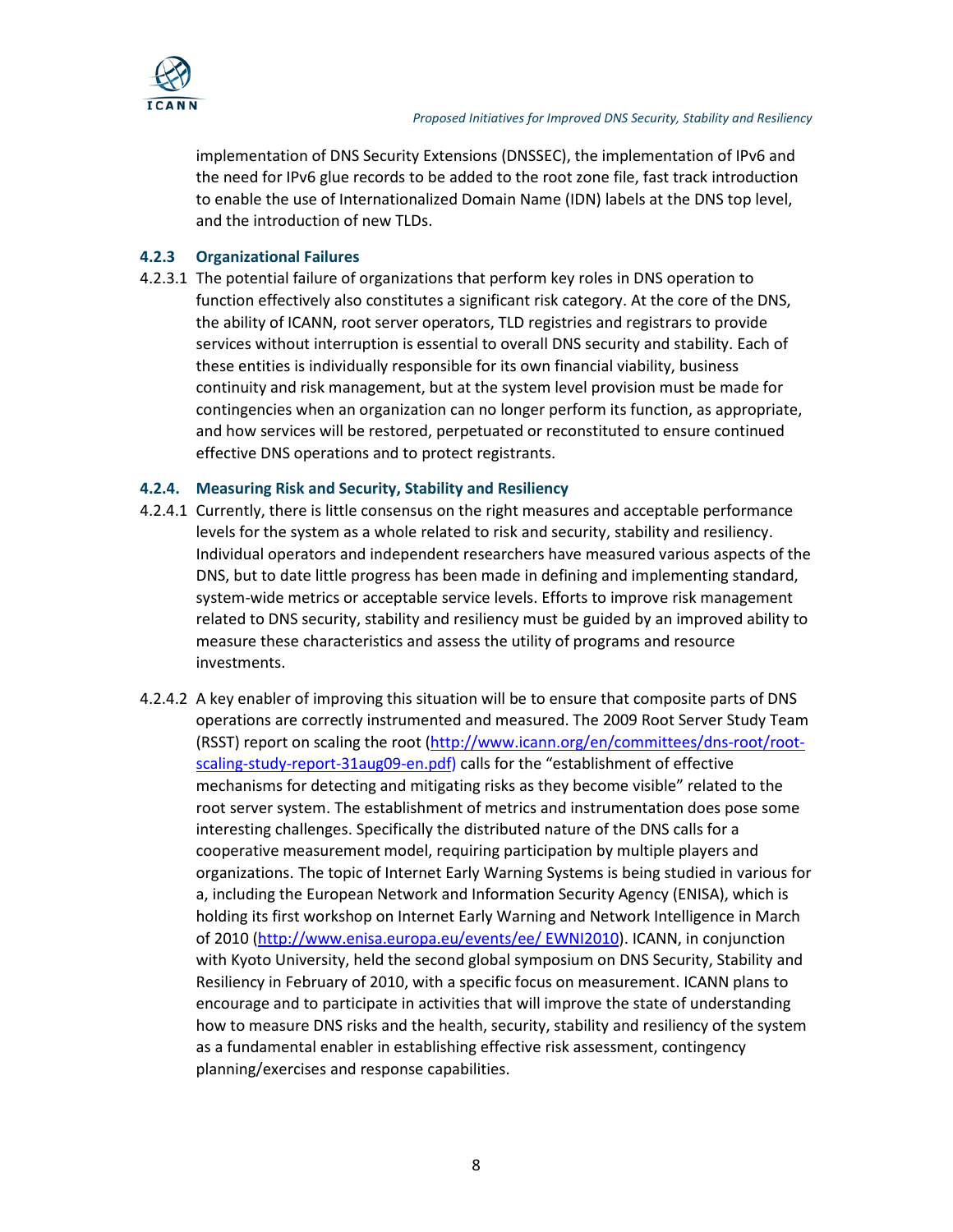

## **5. Strategic Initiatives**

- 5.1 The two initiatives presented here address critical needs in establishing the capabilities necessary for ICANN to meet the security, stability and resiliency commitments identified earlier. As addressed at the start, this paper is intended to provide a basis for multi-stakeholder discussion of these proposed initiatives, ICANN responsibilities in establishing proposed capabilities, and how the community might proceed in organizing efforts to support such initiatives. High-level staffing and resource implications are identified but funding alternatives for these initiatives are not analyzed. This paper does not presuppose that ICANN will fund or staff these initiatives.
- 5.2 Initiative 2 regarding the need to establish a DNS-CERT is presented in more detail in the DNS-CERT business case which accompanies this paper.

## **5.1 Initiative 1 – System-wide DNS Risk Analysis, Contingency Planning and Exercises**

- 5.1.1 ICANN will collaborate with the DNS community to proactively understand the key risks to the DNS, including analyzing emerging threats and risks as called for in the Affirmation of Commitments. Once these risks are analyzed, the DNS community must identify contingences of greatest concern to system-wide DNS security, stability and resiliency and ensure that planning efforts are in place to mitigate identified risks. ICANN believes it has an important role in enabling system-wide contingency planning and exercises as part of its responsibilities under the Affirmation of Commitments. Such a proactive program will complement the response capabilities that could be provided by a DNS-CERT in addition to leveraging the organization as a natural hub for supporting contingency and exercise planning.
- 5.1.2 The first aspect of this initiative would be to constitute a community-based approach to risk analysis that includes an accepted DNS risk framework and refining approaches to measuring risk. This effort will include establishing an approach to conducting regular DNS risk assessments and mitigation proposals. This effort would build on the work of the 2010 DNS Security, Stability and Resiliency Symposium as well as efforts by DNS-OARC, ENISA and others.
- 5.1.3 Another aspect of this initiative is to enhance community-wide collaboration in contingency planning and use that as a basis for directing the efforts to establish response capabilities. The basis for contingency planning should commence from consensus around a system-wide DNS risk framework that identifies the top risks to the DNS and key scenarios. This effort would build on existing efforts such as those conducted through public-private partnerships concerned with critical infrastructure protection such as the US Information Technology Sector Coordinating Council and ENISA, as well as those conducted as part of the DNS operational community such as by DNS-OARC and NL Net Labs. This proposed initiative also envisages close coordination with an emerging root server system information sharing mechanism and with the TLD registry operators. Analysis of risks and key contingencies would be used to assess the adequacy of current response mechanisms, to identify deficits requiring action, and to to produce contingency plans for identified contingencies. The effort should be supported by a standing, community-wide expert advisory/working group. ICANN would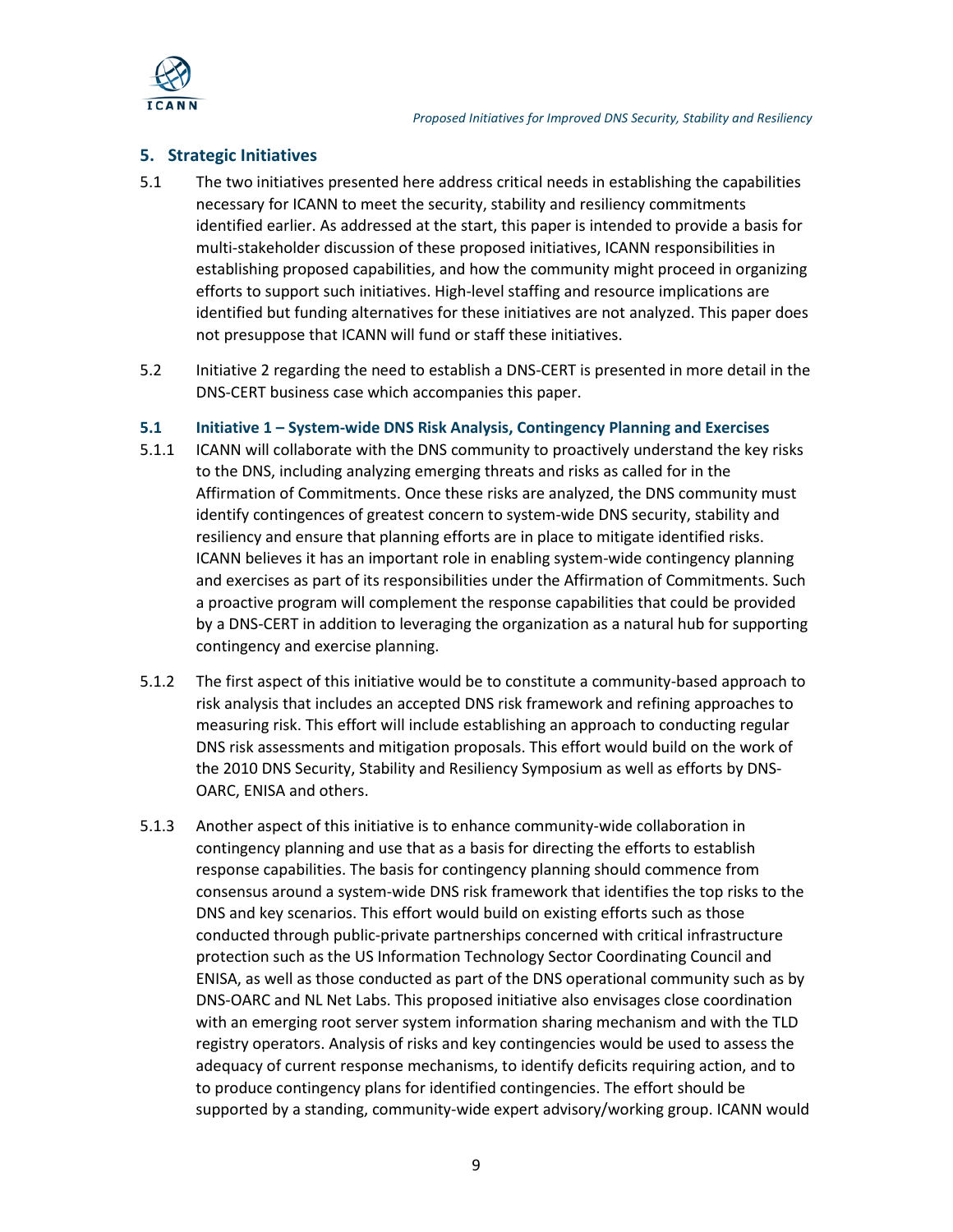

assume responsibility for supporting the group and developing an action plan for community review that would constitute input to ICANN's annual cycle for its security, stability and resiliency and operational planning budgeting.

5.1.4 Once contingency planning is established, a system-wide DNS exercise program is necessary to ensure response capabilities are evaluated and deficits identified.<sup>[4](#page-9-0)</sup> As with the DNS-CERT and contingency planning efforts, development of an exercise program should build on existing activities and incorporate efforts such as the existing TLD contingency exercise efforts as sub-elements of a larger program. The goal should be to initiate a program of activities that culminates in a biannual system-wide DNS exercise focused on response to key contingencies. Additionally, the program should include integration with other exercise programs such as the multi-national cyber storm exercise series and other international multi-stakeholder exercises. As identified in the Affirmation of Commitments, ICANN has a responsibility to support a community-wide approach to such a program, facilitating subelements of a program as appropriate and orchestrating the biannual system-wide DNS exercise.

## **5.1.1 Specific Proposed Steps**

- 5.1.1.1 Establish a DNS Risk Assessment and Contingency Planning expert advisory group. This group would be composed of experts from the DNS operations and cyber security communities. ICANN would support the group with staff. Initial focus of the group would be establishing a community-accepted framework for systemic DNS risks and identification of key existing risks by  $3<sup>rd</sup>$  quarter 2010. Additionally, the group would build on work from the 2010 DNS SSR Symposium on metrics to establish a communityaccepted framework for measuring the health, security, stability and resiliency of the DNS by early2011. The group would also be responsible for establishing baseline contingency planning scenarios by  $2^{nd}$  quarter 2011. The group would conduct an annual DNS risk and mitigation report with the first report to be delivered in  $3<sup>rd</sup>$  quarter 2011.
- 5.1.1.2 Establish a DNS Root system information sharing mechanism which would be a collaborative effort in conjunction with the root server operator community and others involved in the root server community based on recommendations of the 2009 Root Scaling Study. A working group supported by ICANN staff will be formed to identify functional and performance monitoring requirements. Key capabilities would include maturing DNS root system modeling, improved information sharing among organizations involved in the root system, potential deployment of necessary sensors, and dedicated analytic support to assess current health of the DNS root system and provide warning of emerging problems. Efforts will take place to work with the community to implement and deploy sensors and measure those metrics that will allow an overview of the root server and TLD system and how it behaves. This effort will require collaboration with the operators of the TLDs, the root server operators, NTIA, ICANN and others involved in the operation and management of the core DNS infrastructure. We envision that this system will be established in a mutually supportive fashion along with development of the DNS-CERT.

<span id="page-9-0"></span> $4$  The requirement for such a program for the DNS is specifically identified in the DHS IT Sector Risk Assessment.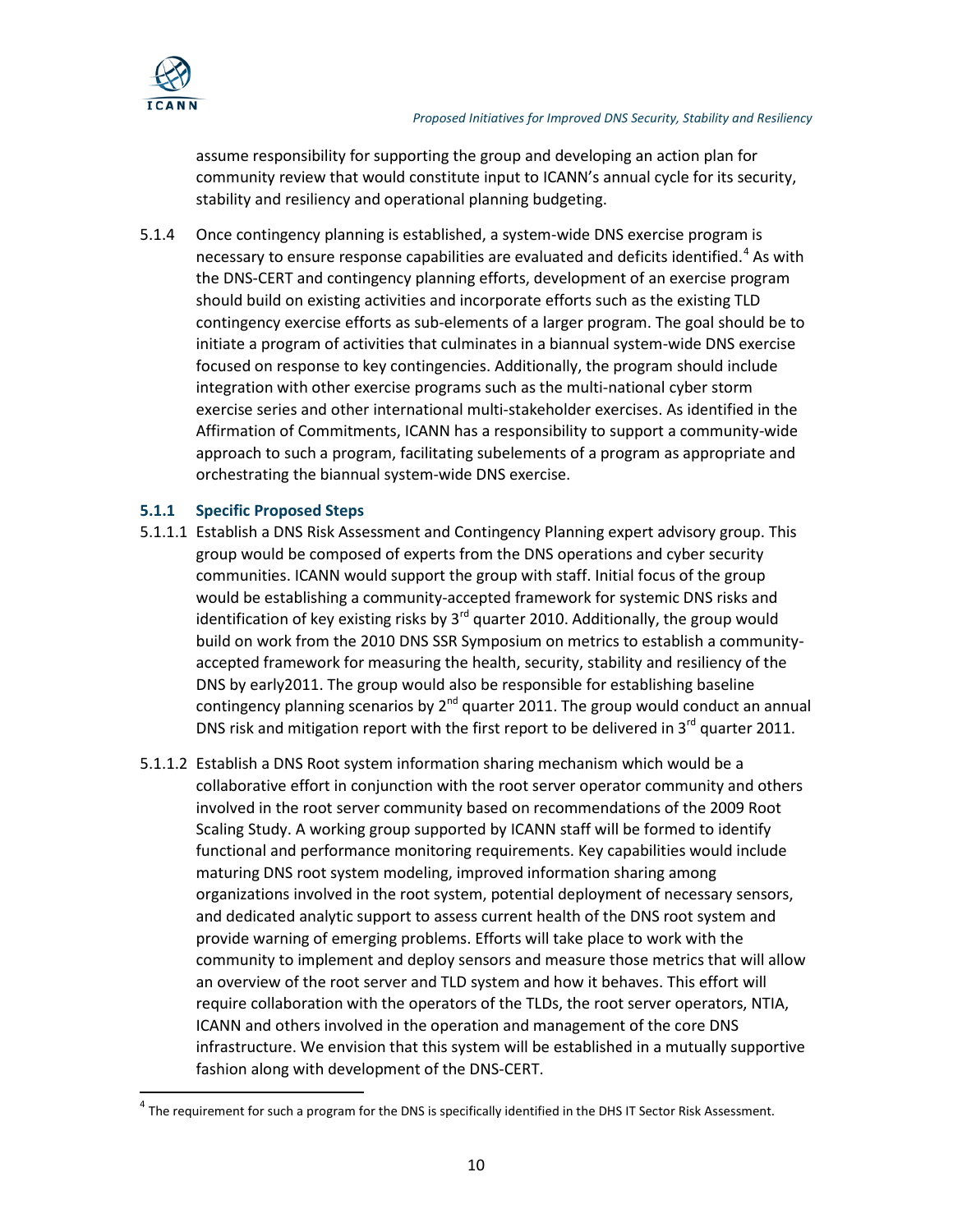

- 5.1.1.3 Continued support of root server operators' contingency planning and exercises. Following successful communications exercises and an initial table top exercise by the second half of 2010, ICANN will plan work with the operators to institute a programmatic approach to contingency planning and scenario-based exercises. ICANN will deploy communications capabilities that will complement and enhance existing systems used in its own root server operations.
- 5.1.1.4 Continued maturation of the TLD continuity planning and exercises. ICANN and TLD registry operators to conduct data escrow testing throughout 2010 and into 2011 based on the development of the data escrow specification for the new generic top-level domain (gTLD) process. Additional exercises are planned with focus on communications and crisis response elements between ICANN and TLD registry operators.
- 5.1.1.5 Initiate development of a DNS-wide exercise and evaluation program. Such a program would include leveraging existing efforts and require involvement by a wide range of stakeholders including those involved in DNS operations, DNS vendor and user communities and the broader cyber security community. This program would also involve understanding and leveraging the intersection with other cyber security and associated exercise and evaluation programs. By the end of 2010, this effort would assess the nature and adequacy of existing efforts and identify key gaps. By mid-2011, a proposed DNS exercise program concept paper would be developed for community review. Additionally, ICANN will sponsor a limited system-wide exercise in the second half of 2011 as a prototype with voluntary participation from across the range of stakeholder's intent on establishing long-term planning and execution processes. Planning for this prototype exercise would begin in 2010. ICANN staff and other members of the DNS community will be participating in the multilateral Cyber Storm III exercise and may also participate in other international exercises.

# **5.1.2 Resource Projection**

- 5.1.2.1 Project the need for five full-time staff positions:
	- Senior Coordinator, Risk Assessment, Contingency Planning and Exercise Program
	- Contingency Planning Coordinator
	- Exercise and Evaluation Program Coordinator
	- Exercise Planner
	- Systems Analyst/Modeling Expert, Root System Information Sharing System
- 5.1.2.2 Support requirements would include requirements definition for root server system information sharing; support to risk analysis and root server information sharing efforts; infrastructure and associated costs to include licensing and software/hardware support for modeling, a root server system information sharing and communications systems and prototype deployment of sensor system; travel and meetings costs for working groups and staff; and physical facilities and IT support for additional staff.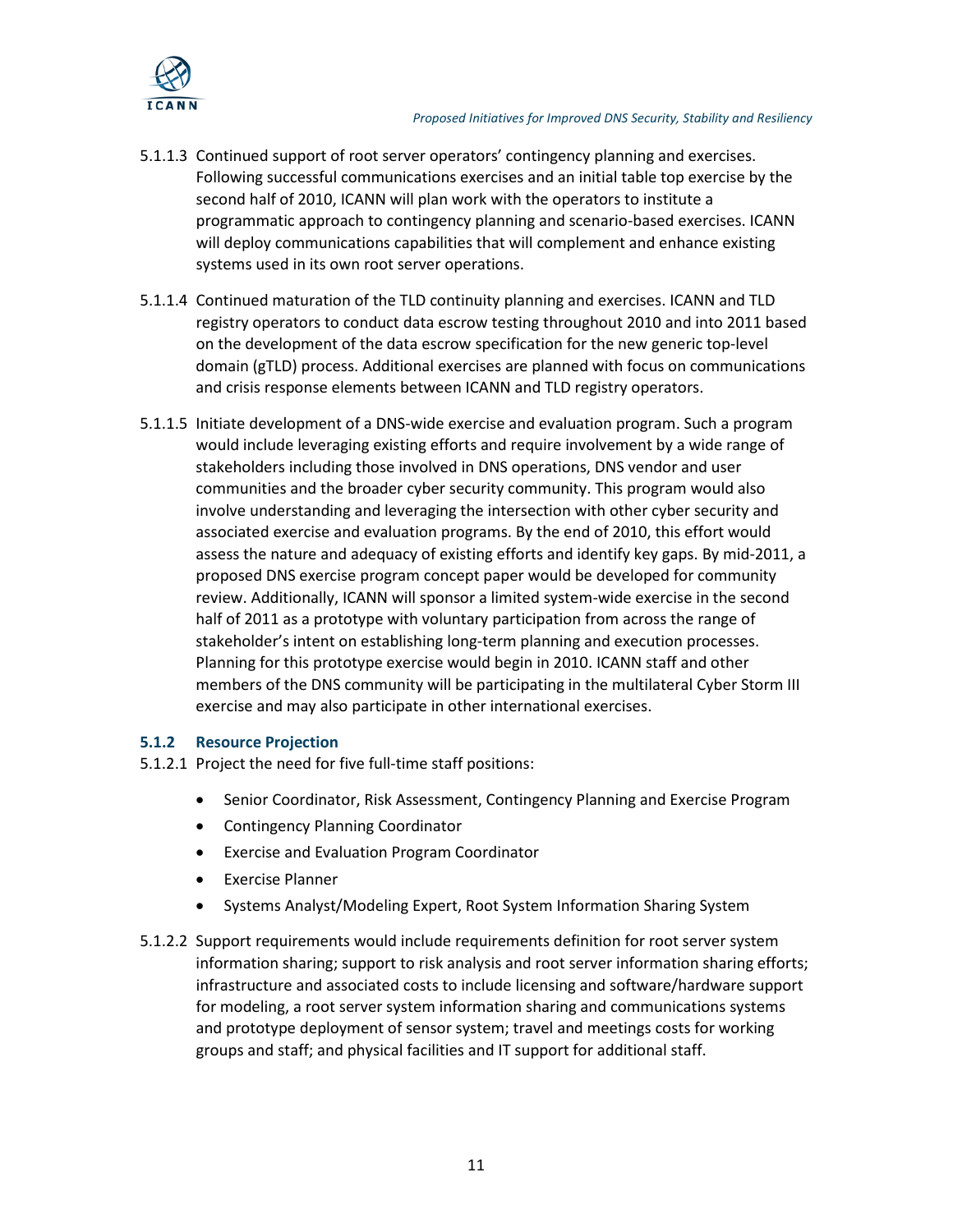

- 5.1.2.3 We anticipate costs to support this effort from July 2010–June 2011 at approximately \$1.25 million USD for staff and \$850,000 USD for support. Total projected first year annual cost for this initiative would be \$2.1 million USD.
- 5.1.2.4 **Assumptions:** Risk analysis would leverage threat information and analysis from DNS-CERT. Root server information sharing system would leverage Web 2.0 portal developed for DNS CERT to support information sharing.

## **5.2 Initiative 2 – DNS-CERT**

- 5.2.1 In addition to proactive risk assessment, contingency planning and exercising, the DNS community needs effective, operational, system-wide response capabilities to adequately address security, stability and resiliency challenges. A wide-scale coordinated attack against the DNS could result in significant economic and political fallout, yet no central point of incident management contact for technical and policy coordination related to identifying and coordinating response to such an incident exists for the DNS. In 2009, the Global DNS Security Stability and Resiliency Symposium made specific note of the security response gap in the DNS and recommended action to address this shortfall. Additionally, many DNS operators are not adequately resourced and as a result have limitations in developing robust security and resiliency efforts. Such organizations may not know where to seek assistance or have language or geographic barriers impeding assistance. Such organizations are likely to be vulnerable or exploitable points within the DNS as a whole. ICANN believes that a central point of contact, a DNS-CERT, is needed to provide technical and policy coordination for the DNS and to work with the DNS community to identify and coordinate responses to global DNS incidents.
- 5.2.2 A DNS-CERT would coordinate existing efforts with the DNS community to maintain situational awareness so the overall community can reach out to the right expertise at any time. Key stakeholders of such an effort would be DNS operators and users, vendors, security researchers, and incident responders. A DNS-CERT would leverage a number of existing efforts that seek to identify threats, share information and facilitate response across the DNS. DNS-CERT activities could assist in collaborating and helping coordinate these efforts and providing services in areas currently not covered or with stakeholders that are not engaged in these efforts. A DNS-CERT could be launched with ICANN support, but the specific organizational structure and resourcing model will be determined through dialogue with the community. In this respect, oversight of DNS-CERT would be performed by a sponsor-based Board that would ensure accountability to the CERT's constituency, as well as evaluate the activities of DNS-CERT based on the needs of the stakeholders served by the organization. The operations of the DNS CERT would be overseen by a core team of administrative and technical staff and would be assisted by an extended team consisting of virtual expertise augmenters who would provide tangible support to DNS-CERT while operating in a geographically dispersed fashion.
- 5.2.3 A DNS-CERT would provide both proactive (that is, threat analysis, DNS health and security monitoring, situation awareness and information sharing), and reactive services